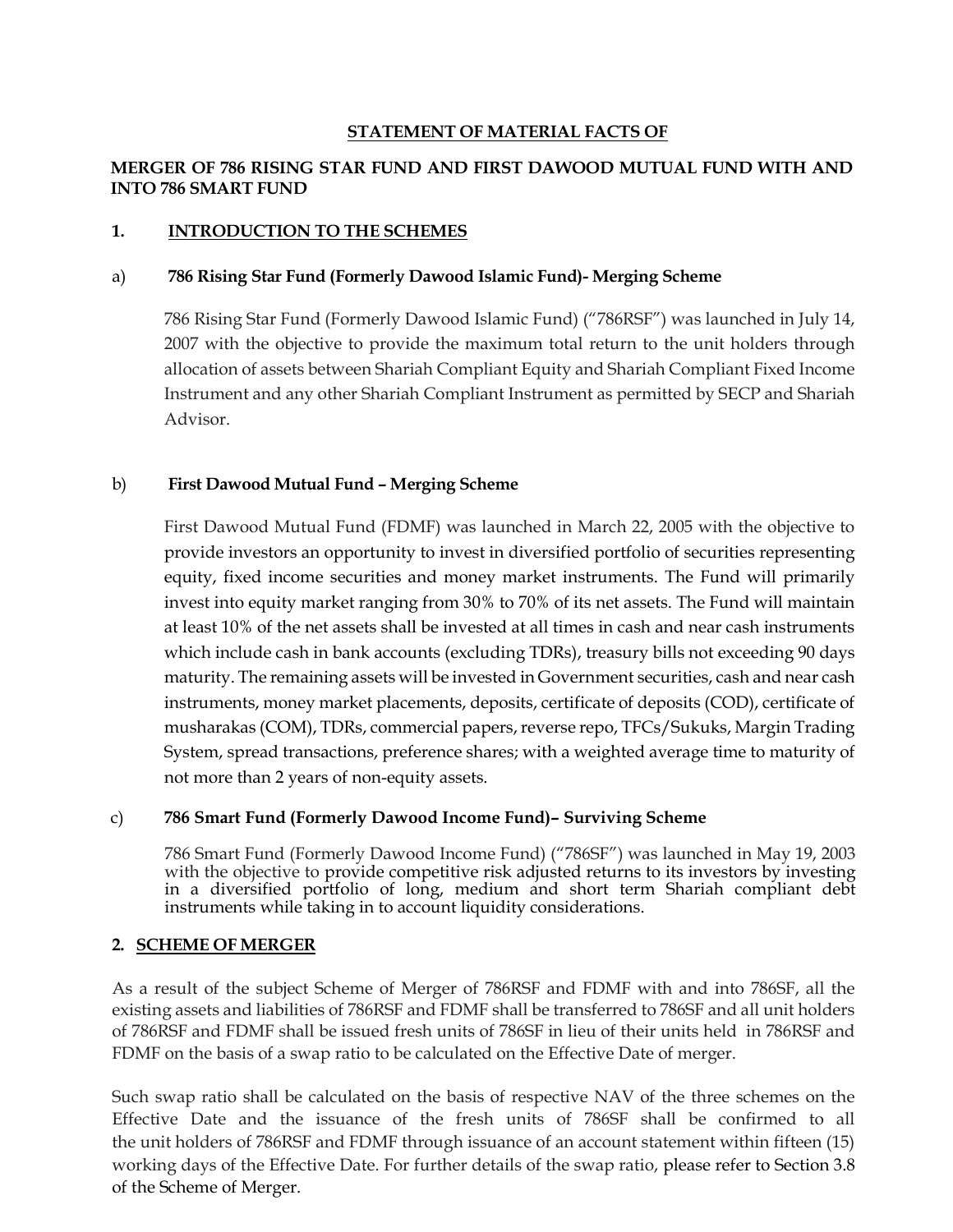# 3. FEATURES OF THE SURVIVING SCHEME

The main features of the Surviving Scheme includes the following

| Name                        | 786 Smart Fund (Formerly Dawood Income Fund)                                                                                                                                                                                                                                                                                                                                                                                                                                                                                                                                                                                                                                                               |
|-----------------------------|------------------------------------------------------------------------------------------------------------------------------------------------------------------------------------------------------------------------------------------------------------------------------------------------------------------------------------------------------------------------------------------------------------------------------------------------------------------------------------------------------------------------------------------------------------------------------------------------------------------------------------------------------------------------------------------------------------|
| Category                    | Islamic Income Fund                                                                                                                                                                                                                                                                                                                                                                                                                                                                                                                                                                                                                                                                                        |
| <b>Investment Policy</b>    | 786 Investment Ltd. '786 IL' shall manage the Fund on purely<br>Shariah compliance basis by investing in designated Authorized<br>Investments approved by the Shariah Advisor and thus providing<br>Shariah compliant returns to the investors of the Fund. Hence no<br>portion of the Fund property shall be invested in any investment<br>which as per the opinion of Shariah Advisor is non Shariah compliant. The Fund would invest in diversified portfolio of long,<br>medium and short term Shariah compliant income instruments in<br>order to maximize risk adjusted income for the investors. 786 Smart<br>Fund in line with its Investment Objectives will invest in<br>Authorized Investments. |
| <b>Investment Objective</b> | The Investment Objective of the Fund is to provide competitive risk<br>adjusted returns to its investors by investing in a diversified portfolio of long, medium and short term Shariah compliant debt<br>instruments while taking in to account liquidity considerations                                                                                                                                                                                                                                                                                                                                                                                                                                  |
| Launch Date                 | May 19, 2003                                                                                                                                                                                                                                                                                                                                                                                                                                                                                                                                                                                                                                                                                               |
| Financial Year End          | June 30                                                                                                                                                                                                                                                                                                                                                                                                                                                                                                                                                                                                                                                                                                    |
| <b>Benchmark</b>            | The performance of the Fund shall be compared against a<br>benchmark based on six (6) months average deposit rates of three (3) A rated scheduled Islamic Banks or Islamic widows of<br>conventional banks as selected by MUFAP.                                                                                                                                                                                                                                                                                                                                                                                                                                                                           |
| Par Value                   | <b>PKR 100</b>                                                                                                                                                                                                                                                                                                                                                                                                                                                                                                                                                                                                                                                                                             |
| Minimum Investment          | <b>PKR 5,000</b>                                                                                                                                                                                                                                                                                                                                                                                                                                                                                                                                                                                                                                                                                           |
| Minimum Period              | Not Applicable                                                                                                                                                                                                                                                                                                                                                                                                                                                                                                                                                                                                                                                                                             |
| Front End Load              | $1\%$                                                                                                                                                                                                                                                                                                                                                                                                                                                                                                                                                                                                                                                                                                      |
| <b>Back End Load</b>        | Only in Plans                                                                                                                                                                                                                                                                                                                                                                                                                                                                                                                                                                                                                                                                                              |
| Management Fee              | 1.5%                                                                                                                                                                                                                                                                                                                                                                                                                                                                                                                                                                                                                                                                                                       |
| Pricing Mechanism           | <b>Forward Pricing</b>                                                                                                                                                                                                                                                                                                                                                                                                                                                                                                                                                                                                                                                                                     |
| Trustee                     | <b>MCB</b> Financial Services Ltd                                                                                                                                                                                                                                                                                                                                                                                                                                                                                                                                                                                                                                                                          |
| Auditors                    | Grant Thornton Anjum Rahman, Chartered Accountants                                                                                                                                                                                                                                                                                                                                                                                                                                                                                                                                                                                                                                                         |
| <b>Risk Profile</b>         | Medium                                                                                                                                                                                                                                                                                                                                                                                                                                                                                                                                                                                                                                                                                                     |
| Regulator                   | Securities and Exchange Commission of Pakistan                                                                                                                                                                                                                                                                                                                                                                                                                                                                                                                                                                                                                                                             |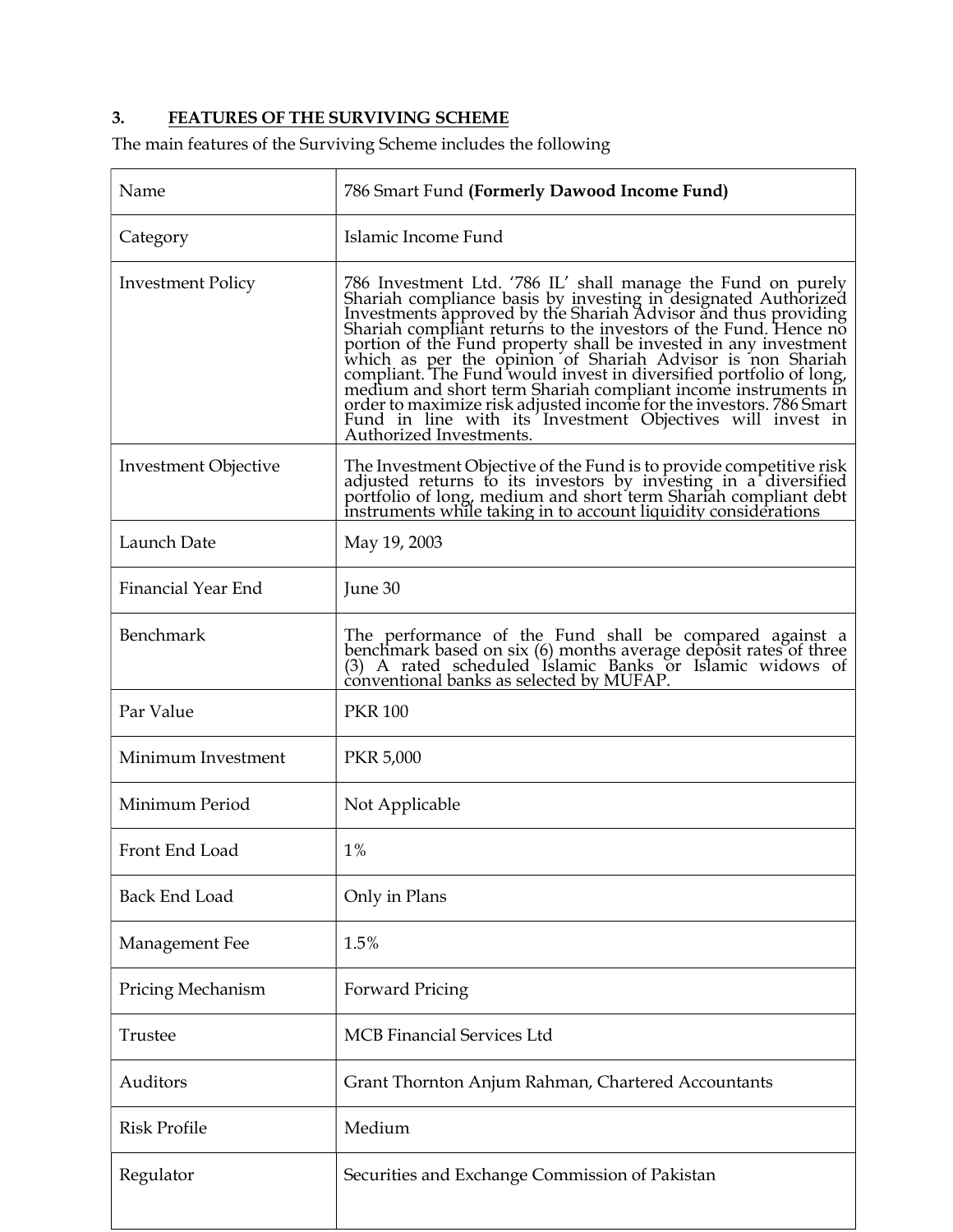| Listing                            | PSX (Pakistan Stock Exchange) |
|------------------------------------|-------------------------------|
| Net Assets (as of October 4, 2019) | 388,278,227                   |
| NAV (as of October 4,<br>2019)     | 83.2763                       |

# 4. TYPES OF UNITS TO BE ISSUED

All Units represent an undivided share in the assets of 786RSF, FDMF and 786SF. After merger all Unit Holder have beneficial interest in 786 SF proportionate to the 786 SF Units held/received against 786 SF total Unit Holder. 786 SF Units are transferable and can be pledged.

The Management Company is only offering Class 'B' units of 786SF and the details of the current level of Front-end Load and the Management Fee charged on these Units is mentioned above.

For avoidance of doubt, it is clarified that no Front-end Load shall be applied to the such Class "B" Units of 786SF to be issued to 786RSF and FDMF Unit Holders in lieu of 786RSF and FDMF Units held by them based on the swap ratio to be calculated on the Effective Date.

# 5. POST MERGER MANAGEMENT FEE

Management fee of the surviving scheme would be 1.5% of the average daily net asset of the fund.

# 6. PERFORMANCE OF THE SCHEMES

The performance of the Merging and Surviving Scheme during the four years are detailed below:

| Year                                                       | 2019     | 2018     | 2017     | 2016     |
|------------------------------------------------------------|----------|----------|----------|----------|
| Net Assets (Rs. in<br>million)                             | 101.92   | 106.153  | 103.031  | 87.916   |
| Net Income/Loss<br>(Rs. in million)                        | (11.99)  | (11.81)  | 9.49     | 34.98    |
| Highest offer<br>price per unit<br>during the year         | 122.0623 | 136.5132 | 148.1508 | 309.8696 |
| Lowest offer<br>price per unit<br>during the year          | 103.967  | 114.2111 | 126.7443 | 126.7778 |
| Highest<br>Repurchase price<br>per unit during<br>the year | 120.7176 | 134.4958 | 145.978  | 305.2902 |
| Lowest<br>Repurchase Price<br>per unit during<br>the year  | 102.4305 | 112.5233 | 124.8713 | 124.9042 |

# 786RSF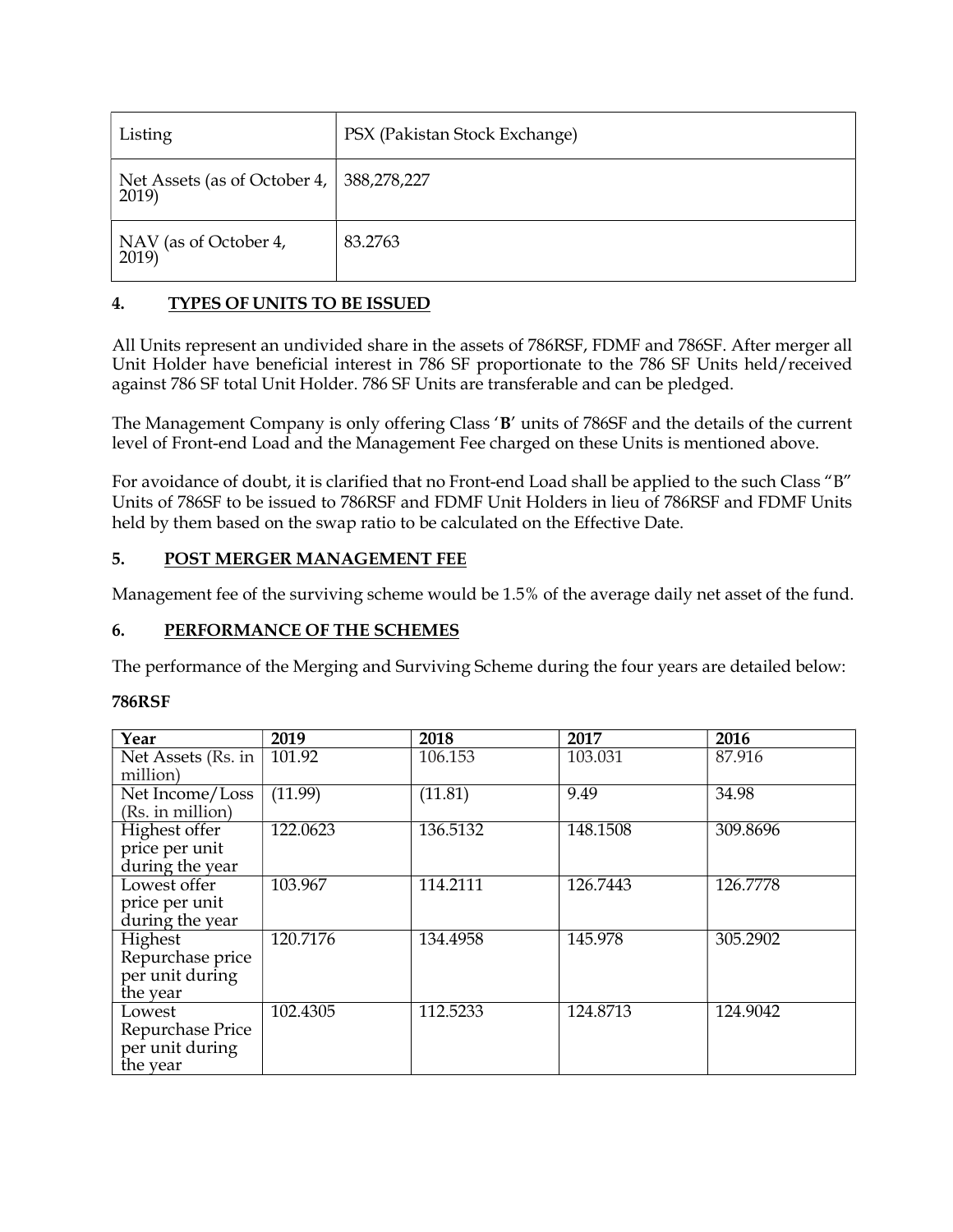### FDMF

| Year                                                       | 2019    | 2018    | 2017    | 2016    |
|------------------------------------------------------------|---------|---------|---------|---------|
| Net Assets (Rs. in $\vert$<br>million)                     | 107.14  | 243.117 | 291.052 | 427.289 |
| Net Income/Loss<br>(Rs. in million)                        | (42.88) | (8.84)  | 103.72  | (72.24) |
| Highest offer<br>price per unit<br>during the year         | 23.3309 | 24.2803 | 25.7662 | 21.0607 |
| Lowest offer<br>price per unit<br>during the year          | 17.2297 | 20.9333 | 13.5311 | 16.5343 |
| Highest<br>Repurchase price<br>per unit during<br>the year | 23.0417 | 23.9215 | 25.3855 | 20.7494 |
| Lowest<br>Repurchase Price<br>per unit during<br>the year  | 16.9751 | 20.624  | 13.3312 | 16.2899 |

### 786SF

| Year                                                       | 2019    | 2018    | 2017    | 2016    |
|------------------------------------------------------------|---------|---------|---------|---------|
| Net Assets (Rs. in<br>million)                             | 445.69  | 334.724 | 247.737 | 155.983 |
| Net Income/Loss<br>(Rs. in million)                        | 50.43   | 35.11   | 34.99   | 38.2    |
| Highest offer<br>price per unit<br>during the year         | 89.4113 | 89.1827 | 89.2376 | 92.6423 |
| Lowest offer<br>price per unit<br>during the year          | 80.6252 | 79.7415 | 76.6404 | 73.9721 |
| Highest<br>Repurchase price<br>per unit during<br>the year | 88.526  | 89.1486 | 88.3541 | 91.725  |
| Lowest<br>Repurchase Price<br>per unit during<br>the year  | 79.8269 | 78.9519 | 75.8816 | 73.2397 |

### 7. LIST OF DIRECTORS

Ms. Charmaine Hidayatullah<br>Ms. Tara Uzra Dawood Syed Shabahat Hussain INDEPENDENT DIRECTOR

 Ms. Shafqat Sultana CHAIRPERSON/INDEPENDENT DIRECTOR Ms. Tara Uzra Dawood EXECUTIVE DIRECTOR/CHIEF EXECUTIVE OFFICER<br>Mr. Tahir Mehmood NON EXECUTIVE DIRECTOR Mr. Tahir Mehmood NON EXECUTIVE DIRECTOR<br>Syed Farhan Abbas NON EXECUTIVE DIRECTOR NON EXECUTIVE DIRECTOR<br>INDEPENDENT DIRECTOR Mr. Ahmed Salman Munir INDEPENDENT DIRECTOR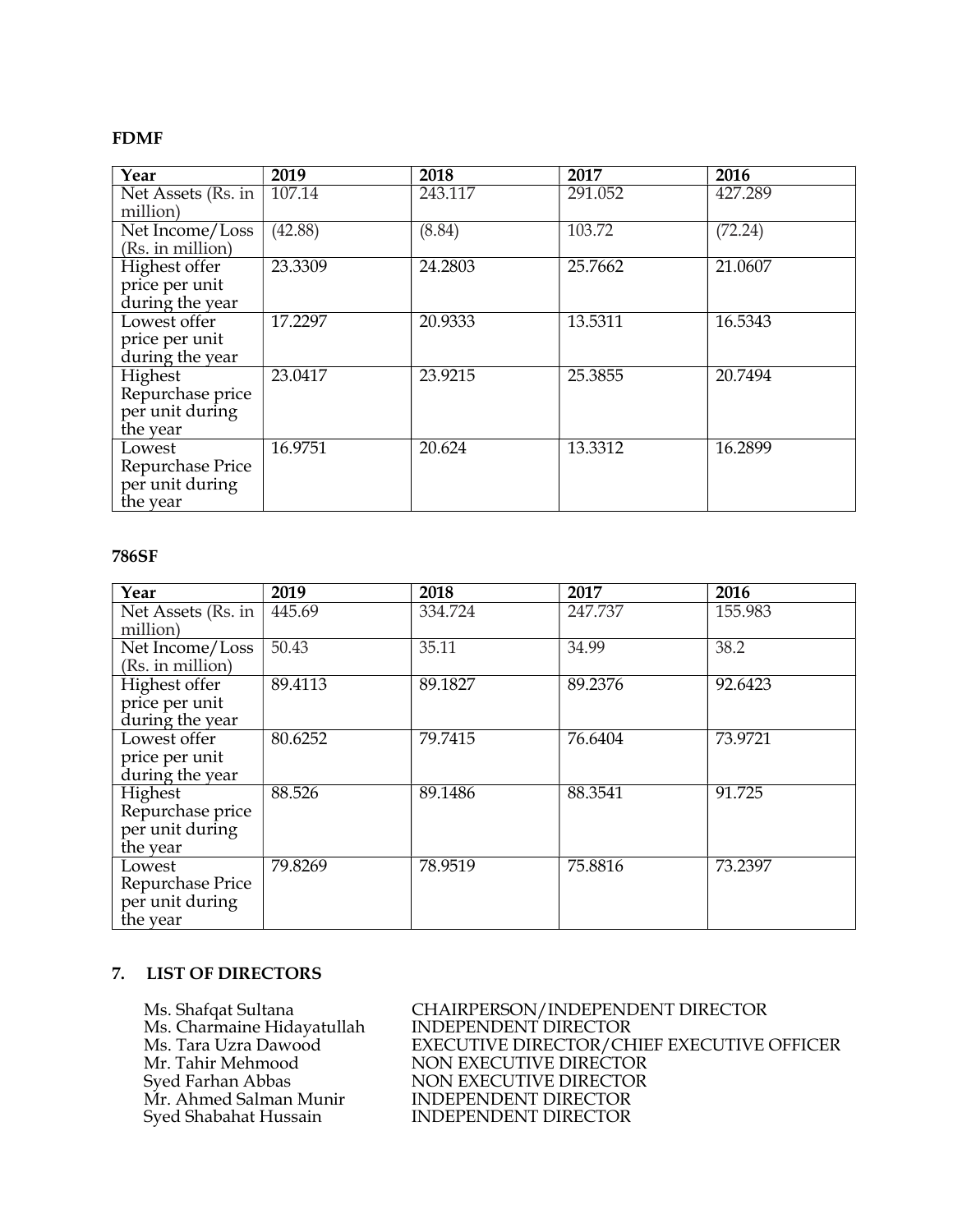#### 8. INTEREST OF THE MANAGEMENT COMPANY, ITS ASSOCIATED ENTITIES AND ITS DIRECTORS IN THE MERGING AND THE SURVIVING SCHEME (AS ON OCTOBER 4, 2019)

#### 786 Rising Star Fund

| Description                           | No. of unit Held |
|---------------------------------------|------------------|
| <b>Management Company</b>             | 109,323          |
| Associated Entities and Individual of | 856,224          |
| Management Company                    |                  |
| Directors of Management Company       | 3,003            |

### First Dawood Mutual Fund

| Description                           | No. of unit Held |
|---------------------------------------|------------------|
| <b>Management Company</b>             | 3,442,963        |
| Associated Entities and Individual of | 722,521          |
| Management Company                    |                  |
| Directors of Management Company       | 13,747           |

### 786 Smart Fund

| Description                           | No. of unit Held |
|---------------------------------------|------------------|
| Management Company                    | 832,200          |
| Associated Entities and Individual of | 1,454,619        |
| Management Company                    |                  |
| Directors of Management Company       | 601,463          |

### 9. PROVISIONING DETAIL IN FUNDS

Funds has taken provision in following debt securities.

| <b>Debt Securities</b>          | 786 Smart Fund | 786 Rising Star | <b>First Dawood</b> |
|---------------------------------|----------------|-----------------|---------------------|
|                                 |                | Fund            | <b>Mutual Fund</b>  |
| Dewan Cement Company Ltd        | 75,398,202     | ΝA              | ΝA                  |
| New Allied Industries Ltd       | 25,433,190     | 5,027,500       | 7,222,749           |
| Eden Housing Ltd                | 2,887,171      | NA              | NA                  |
| Amtex Ltd                       | ΝA             | ΝA              | 22,500,000          |
| Total                           | 103,718,563    | 5,027,500       | 29,722,749          |
| <b>Percentage of Net Assets</b> | $26.71\%$      | 4.86%           | 27.87%              |

For the attention of the unitholders of 786SF that the fund has invested in nonperforming assets amounting to Rs. 103,718,563 (26.71% of fund size) which was fully provided in compliance of the SECP circular no.1 of 2009 dated January 6, 2009. Upon realization of said amount, after merger of the scheme, the same will be shared among all unit holders of the funds, which may affect the benefit of existing those unitholders, who remain invested in the fund till the time of realization.

#### 10. RECOVERABLE FROM FBR

The Management Company has filed return of income of 786 Rising Star Fund (Formerly Dawood Islamic Fund) for the years ended 30 June 2013, 2014 and 2015 claiming exemption from taxation on income under clause 99 of Part 1 to the Second Schedule of the Income Tax Ordinance, 2001 (the Ordinance). The Additional Commissioner Inland Revenue (CIR) initially raised notices and then ordered to pay tax for the above referred years by making certain addition to income of the Fund and claiming that exemption under clause 99 is available to only those collective investment schemes, which distribute not less than 90% of its accounting income of that year amongst unit holders on year to year basis. Further, an amount of Rupees 7.9 million has been withheld by tax department from the bank account of the Fund which is included in advance income tax on the statement of asset and liabilities.

The management is pursuing the relevant authorities for the recovery of the aforementioned seized